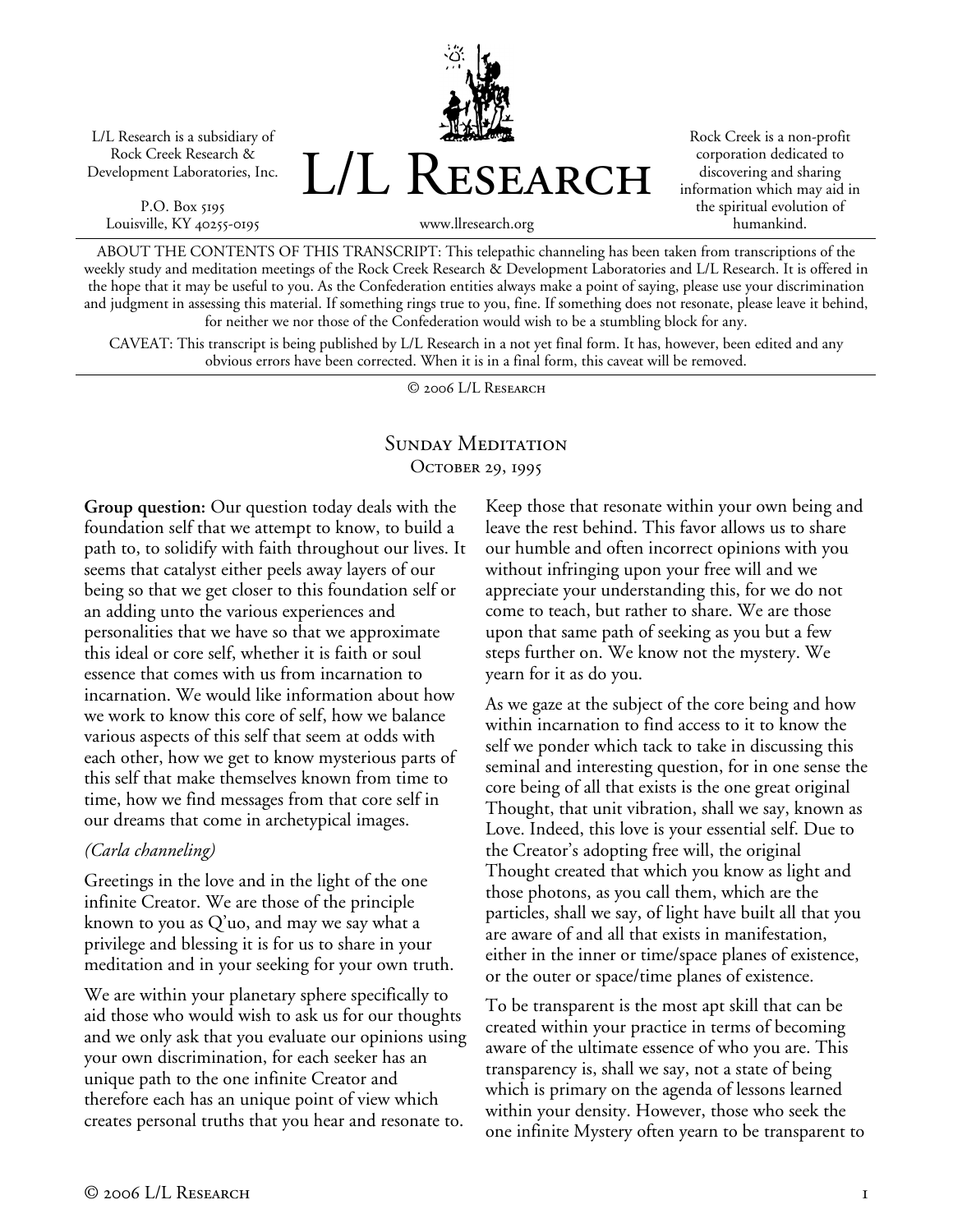the surrounding illusion and wish mightily to experience that lightness in transparency of being which is associated with being pure spirit. The most calm and the most busy of times alike offer moments or windows of opportunity wherein suddenly the illusion crystallizes and shimmers, and the transparency of being can be felt. When these moments occur, find time to give praise and thanks for these experiences of a truth that lies within you.

We, however, would not choose this level of core beingness to discuss primarily with you at this working because it is our opinion that each density has its purpose. Now, we would preface this line of thinking by pointing out that the seeming progression of densities is an artifact of time and space and is not the deepest truth of the cosmos and its makeup. In a deeper reality, or shall we say, a more shallow illusion, all time and space is one and as an entity, therefore each seeker is working simultaneously upon all densities and sub-densities. However, within incarnation there is time, there is space and there is progression. Therefore, we use the concept of densities to indicate which lessons are learned first, which lessons are the foundation for further lessons.

In first density the lesson is simply consciousness. In second density the lesson involves the turning to the light, the beginning of choices. In third density, which you now enjoy, the lesson is in learning how to love and how to accept love. These lessons are two sides of the one coin of love. You have entered into this incarnative experience because you felt that there was room for improvement in your understanding of love. Now, there are other reasons which cause you to wish to come at this time having to do with service to this planet and its peoples in this time of transformation on a planetary scale. But each also has lessons to learn, and so we would focus upon the core beingness of the self as it can in a stable manner be experienced helpfully within incarnation.

You have heard us speak of meditation, not once except for the one known as J—but again and again. We use this term meditation because it is what this instrument is used to calling it, but often in meditation people visualize, pray and contemplate. However, the core of being within incarnation, we feel, can perhaps most purely be sought within the concept of listening. Each is aware when someone

physical speaks and the sound vibrations carry to the physical ear. Even if the language is foreign the entity knows that communication is being attempted. There is within each seeker an instinct for hearing within. However, this instinct is latent in most entities within incarnation, and it needs to be encouraged over time on a regular basis.

Your holy work known as the Bible talks of the "still, small voice." We would characterize this voice as that of what this instrument would call Christ consciousness, or the spirit within. Within each entity there lies a country that is a holy high place. You spoke earlier of geography of the self and we would say that this high place exists within a dark continent of the subconscious mind. Into this place comes the seeker who opens the inner ear and in this place dwells the Creator in fullness and in mystery, and the silent speech of this mystery is food and drink to the eternal self within. Each condemns the self for not meditating well and yet we say to you that the attempt is all. Each experiences usually the subjective feeling that a meditation could have been purer or less cluttered with the errant thoughts of a foolish and shallow personality that seem to drift and rush through the calm and silent chamber within with undue rudeness and haste. Yet we ask you to be very patient and compassionate when looking at the performance of meditation or silent listening.

You see, within incarnation, within the progression of youth to age and day-to-day, each has learned to value performance and production. Each has the internal checklist of things to do and there is an uncanny delight in crossing off those never-ending things to do, and yet your beingness depends not one whit upon your crossing off the items on your list. Rather, your value depends upon your vibration. If you are in love with life, if you embrace the present moment, then your core vibration is expressing at its best, shall we say, at its most harmonious, at its clearest and most lucid. And this is what people receive from you louder and more impressively often than what you are doing at the time. This nexus of vibratory patterns is that which you came to share with this planet so beloved to each of you. This is the gift you have to give to your fellow beings at this time—yourself.

Are you thinking that you are not good enough? Let us square away and tackle that thought, for the self